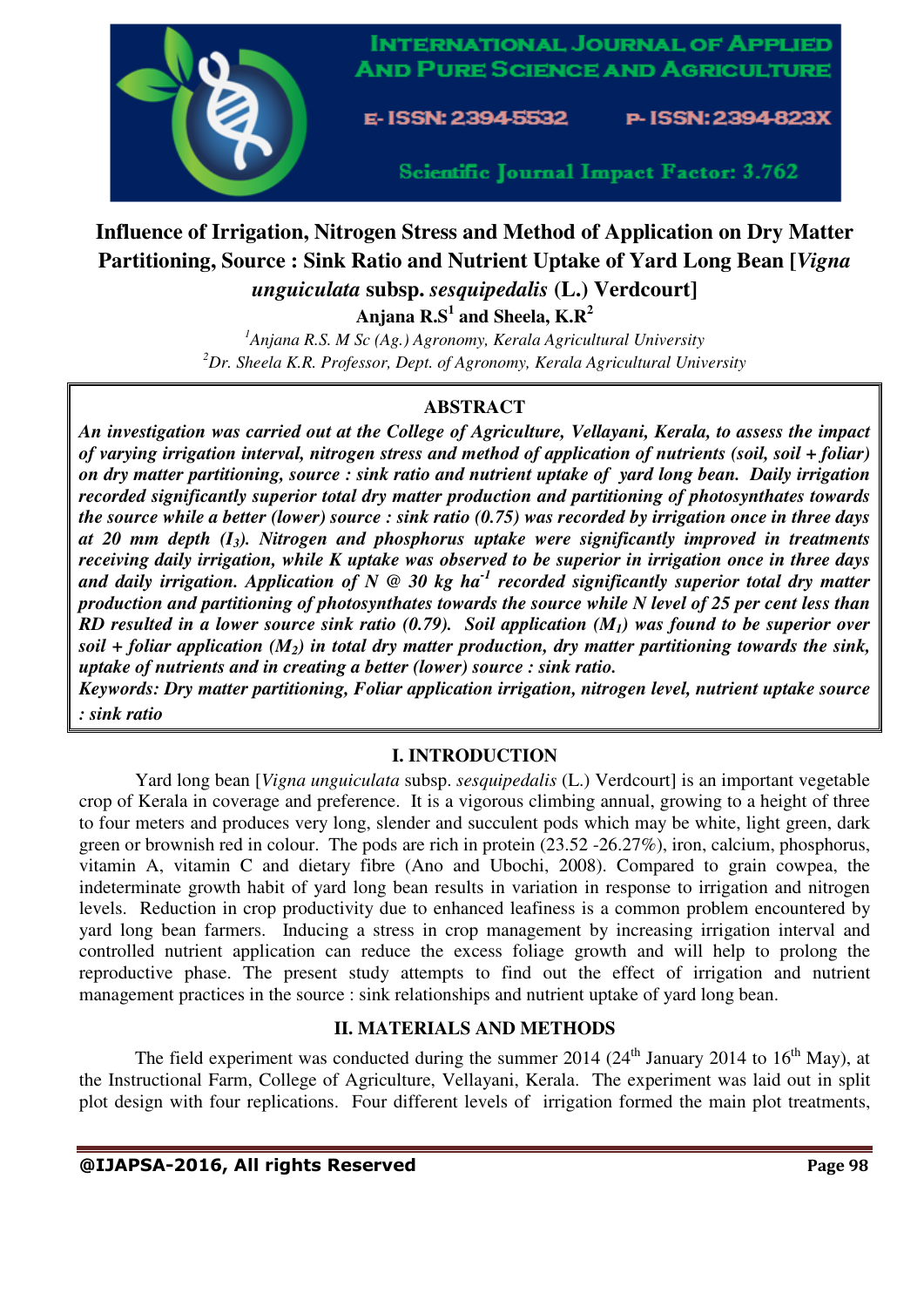$viz.$ , daily irrigation at 10 mm depth  $(I_1)$ , irrigation in alternate days at 20 mm depth  $(I_2)$ , irrigation once in 3 days at 20 mm depth  $(I_3)$  and irrigation once in 3 days up to flowering and then in alternate days at 20 mm depth  $(L)$ . Combinations of nitrogen levels and method of application formed the sub plot treatments. The N levels tested were: recommended dose (RD) of nitrogen  $(N_0: 30 \text{ kg ha}^{-1})$  and 25 per cent less of recommended dose of N (N<sub>1</sub>: 22.5 kg ha<sup>-1</sup>). The application methods tried were M<sub>1</sub>: soil application of N and K in 4 splits (basal, at 20, 30 and 40 DAS) and  $M_2$ : soil application of one-third of N and K as basal followed by foliar application of complex fertilizer 13:0:45 @ 0.5 per cent at fortnightly interval. Farm yard manure and full P were applied as basal dose, uniformly for all treatments.

The *adhoc* recommendation for yard long bean under Kerala situation is 30:30:20 kg N:P<sub>2</sub>O<sub>5</sub>:K<sub>2</sub>O ha<sup>-1</sup> in addition to organic manure dose of 20 t ha<sup>-1</sup>.

 Yard long bean variety *Vellayani Jyothika* was selected for the study. The sub plot size was 3 m x 3.60 m. The seeds were dibbled at 45 cm spacing @ two per hole at a depth of 5 cm in furrows taken 1.5 m apart within each sub plot. The crop was thinned two weeks after emergence and a single plant was maintained. The pre-experiment soil was analyzed for high organic carbon (0.9%) medium nitrogen  $(413.95 \text{ kg ha}^{-1})$ , high phosphorus  $(151.4 \text{ kg ha}^{-1})$  and medium potassium  $(178.98 \text{ kg ha}^{-1})$ .

 The dry matter production was recorded during the final harvest. The observational plants were uprooted from each plot carefully without damaging the roots and separated into leaves, stem and roots. They were dried under shade separately and then oven dried at  $80 \pm 5^{\circ}$  C for about 10 hours until two consecutive weights were the same. The final weight of individual parts were recorded and totaled to get the total dry matter production and expressed in  $q$  ha<sup>-1</sup>. Similarly the dry matter production of pods was recorded and expressed as dry matter production of the sink and the ratio of source : sink worked out. The ratio between leaf dry weight and pod dry weight is expressed as source : sink ratio and this ratio assumes more significance in explaining the partitioning of assimilates from the source to economically important parts.

 After the final harvest, the plant parts (leaf, stem, root and pod) were analyzed for major nutrients. Nutrient uptake was calculated by multiplying the percentage nutrient content with total dry matter production and expressed in kg ha<sup>-1</sup>. Nutrient uptake by the source and sink were calculated separately.

#### **III. RESULTS AND DISCUSSION**

#### *Dry matter partitioning and Source: sink ratio*

Daily irrigation at 10 mm depth  $(I_1)$  was significantly superior to other treatments on leaf, stem and total dry matter production. Root and pod dry matter production were not influenced by irrigation levels. Irrigating at 20 mm depth once in three days  $(I_3)$  recorded ideal source : sink ratio  $(0.75)$  while daily irrigation at 10 mm depth  $(I_1)$  recorded the highest ratio. When an optimum LAI is achieved, a reduction in source : sink ratio is always considered as ideal in productivity enhancement. The optimum development of photosynthetic apparatus (leaf) and leaf dry matter production with a better partitioning of photosynthates to the economic part (pod dry matter) in  $I_3$  resulted in better source : sink ratio.

Application of N  $\omega$  25 per cent less of RD (N<sub>1</sub>) recorded a better (lower) source : sink ratio over RD N  $(N_0)$ . The total dry matter production and leaf dry matter production was superior in RD N (30 kg) ha<sup>-1</sup>) and the pod dry matter production was non-significant between two N levels. This resulted in reduced source : sink ratio in 25 per cent less of RD N (22.5 kg N ha<sup>-1</sup>). This observation indicates that the recommended dose of 30  $kg$  N ha<sup>-1</sup> enhanced the leafiness (evident from the leaf dry matter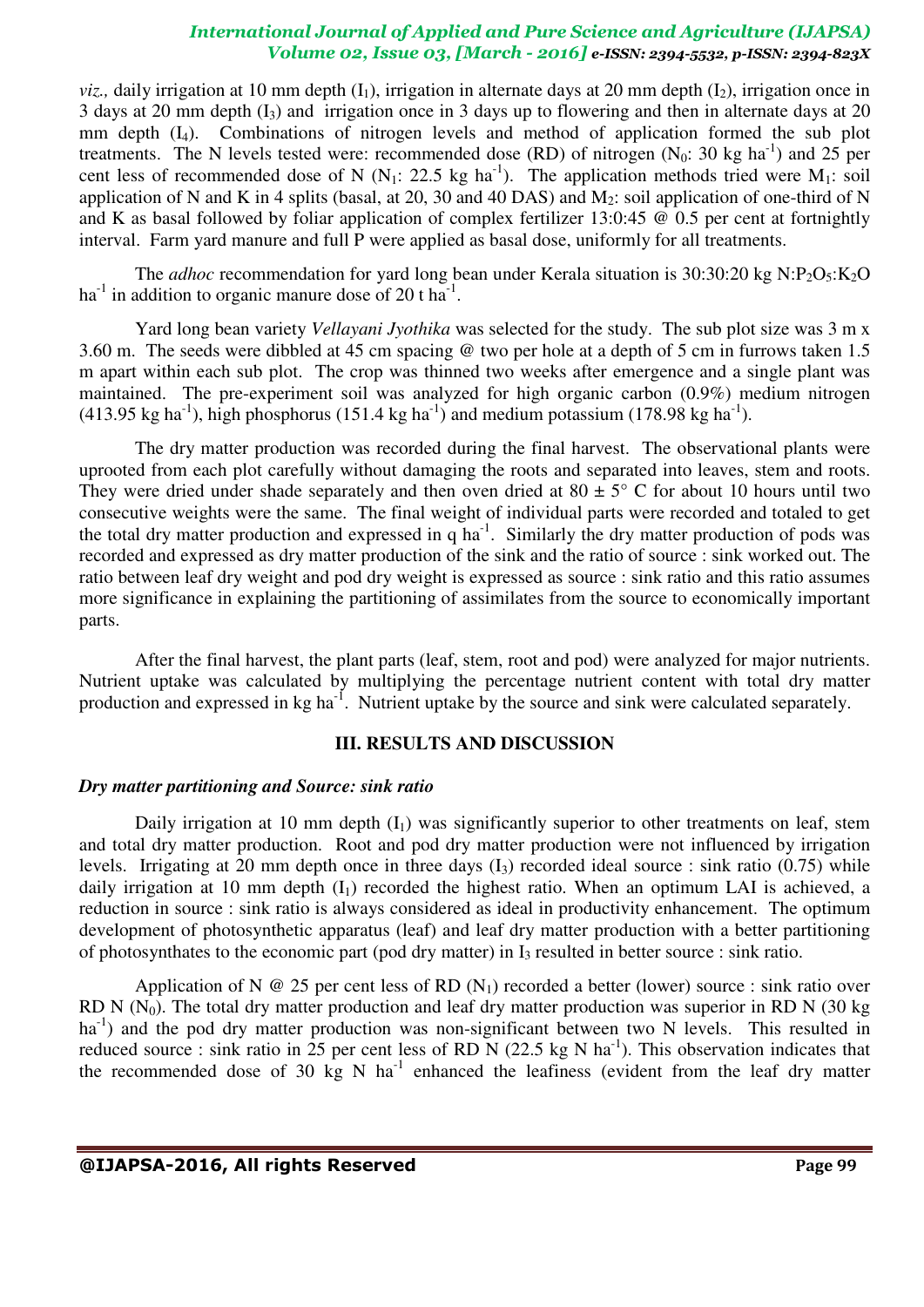production) and did not contribute to yield. Geetha (1999) also observed that increasing N from 20 to 40  $kg$  ha<sup>-1</sup> enhanced the vegetative growth without any improvement in yield.

 Dry matter accumulation in pods and total dry matter production were influenced by method of nutrient application, where soil application  $(M_1)$  was observed to be superior to soil + foliar application  $(M_2)$ . Soil + foliar application of N and K  $(M_2)$  significantly increased the source : sink ratio over soil application alone. Higher quantities of N and K available to the crop in soil application might have enhanced the total dry matter production. Reduced source : sink ratio was recorded for soil application of nutrients. The higher quantities of nutrients available in soil application did not cause any variation on source (leaf dry matter) but enhanced the pod dry matter yield leading to ideal source : sink ratio.

Considering the I x N interaction,  $i_1n_1$  produced significantly superior stem dry matter production whereas  $i_1n_0$  recorded the highest pod dry matter which was on par with  $i_4n_0$ ,  $i_3n_1$  and  $i_2n_1$ .  $i_3n_1$  registered the lowest source : sink ratio (0.70) while  $i_{2n}$  recorded the highest ratio which was on par with  $i_{1n}$  and  $i_4n_1$ .

Regarding I x M  $i_1m_1$  recorded significantly superior stem dry matter production whereas, in pod,  $i_3m_1$  was superior and was on par with  $i_4m_1$ .  $i_3m_1$  was found to produce better source : sink ratio (0.68).

| <b>Treatments</b>                               | Leaf      | <b>Stem</b> | <b>Root</b> | Pod       | <b>Total</b> |
|-------------------------------------------------|-----------|-------------|-------------|-----------|--------------|
| <b>Irrigation Levels</b>                        |           |             |             |           |              |
| $I_1$ - Daily at 10 mm depth                    | 11.74     | 22.93       | 1.38        | 13.71     | 49.76        |
| $I_2$ – Alternate days at 20 mm depth           | 10.97     | 22.53       | 1.51        | 13.29     | 48.29        |
| $I_3$ - Once in three days, 20 mm depth         | 10.11     | 20.15       | 1.41        | 13.60     | 45.28        |
| $I_4$ - $I_3$ up to flowering followed by $I_2$ | 11.23     | 21.39       | 1.44        | 13.46     | 47.51        |
| $SEm(\pm)$                                      | 0.128     | 0.387       | 0.392       | 0.251     | 0.273        |
| CD(0.05)                                        | 0.290     | 0.876       | <b>NS</b>   | <b>NS</b> | 0.619        |
| Nitrogen Levels                                 |           |             |             |           |              |
| $N_0$ - RD N                                    | 11.49     | 21.87       | 1.47        | 13.49     | 48.33        |
| $N_1$ - 25 % less of RD N                       | 10.53     | 21.63       | 1.40        | 13.53     | 47.10        |
| $SEm(\pm)$                                      | 0.109     | 0.196       | 0.500       | 0.149     | 0.335        |
| CD(0.05)                                        | 0.221     | <b>NS</b>   | <b>NS</b>   | <b>NS</b> | 0.679        |
| Method of application                           |           |             |             |           |              |
| $M_1$ - Soil application                        | 11.03     | 21.85       | 1.42        | 14.26     | 48.57        |
| $M_2 -$ Soil + foliar application               | 10.99     | 21.64       | 1.45        | 12.77     | 46.85        |
| $SEm(\pm)$                                      | 0.109     | 0.196       | 0.500       | 0.149     | 0.335        |
| CD(0.05)                                        | <b>NS</b> | <b>NS</b>   | <b>NS</b>   | 0.302     | 0.679        |

**Table 1.Effect of irrigation, nitrogen levels and method of application on dry matter partitioning, q ha-1**

**Table 2. Interaction effect of irrigation, nitrogen and method of application on dry matter partitioning, q ha-1**

| <b>Treatments</b> | Leaf  | <b>Stem</b> | <b>Root</b> | Pod   | <b>Total</b> |
|-------------------|-------|-------------|-------------|-------|--------------|
| I x N             |       |             |             |       |              |
| $i_1$ $n_0$       | 12.35 | 22.52       | 1.47        | 14.07 | 50.41        |
| $i_1$ $n_1$       | 11.14 | 23.33       | 1.29        | 13.35 | 49.11        |
| $1_2 \text{ n}_0$ | 11.57 | 22.85       | 1.48        | 12.67 | 48.58        |
| $i_2$ $n_1$       | 10.37 | 22.20       | 1.53        | 13.90 | 48.00        |
| $i_3n_0$          | 10.55 | 20.29       | 1.39        | 13.18 | 45.42        |
| $i_3 n_1$         | 9.67  | 20.01       | 1.44        | 14.03 | 45.15        |
| $i_4$ $n_0$       | 11.52 | 21.80       | 1.53        | 14.05 | 48.90        |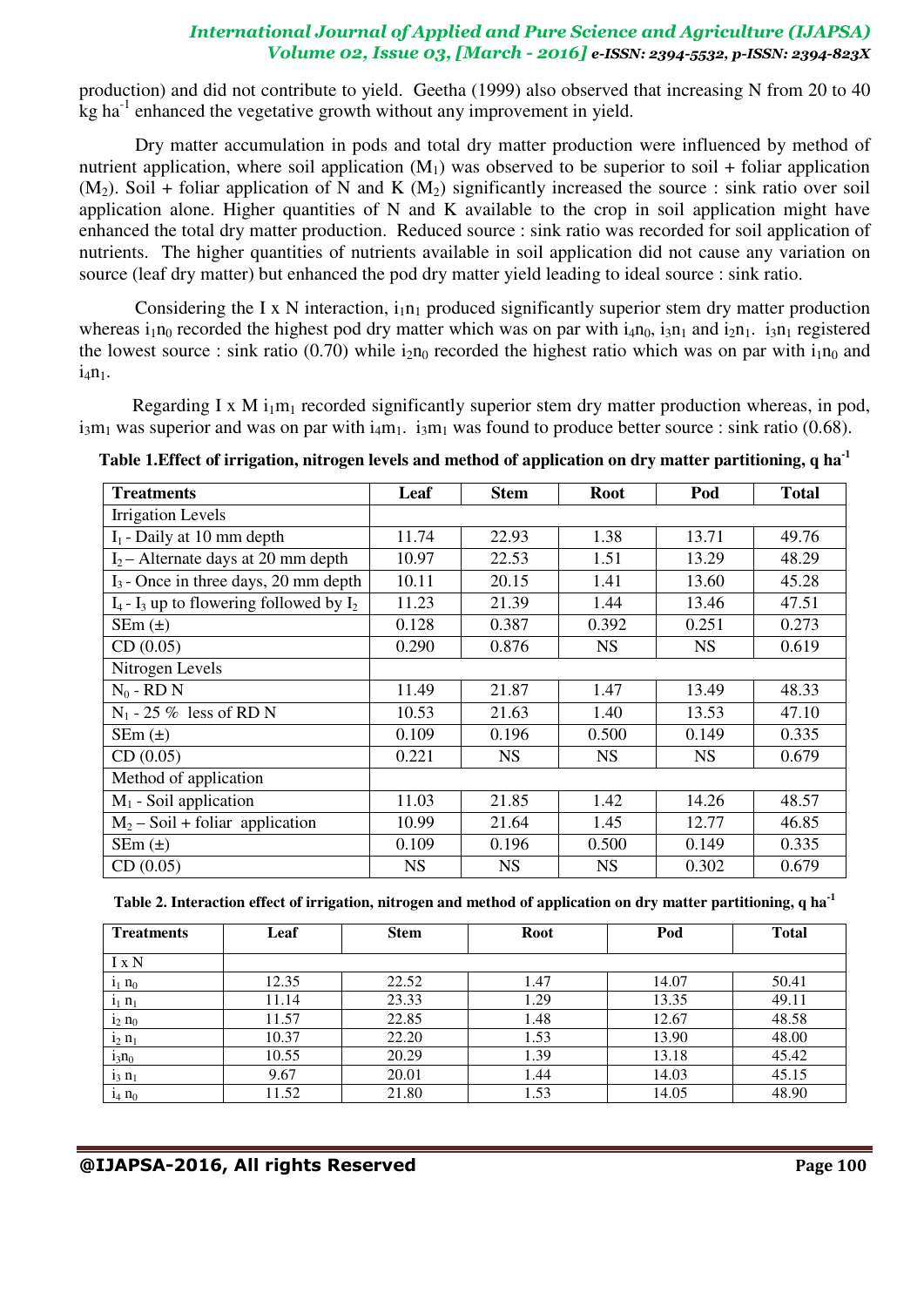| $i_4$ $n_1$                         | 10.94     | 20.97 | 1.35                   | 12.86                  | 46.13                  |
|-------------------------------------|-----------|-------|------------------------|------------------------|------------------------|
| $SEm(\pm)$                          | 0.218     | 0.393 | 0.100                  | 0.298                  | 0.669                  |
| CD(0.05)                            | <b>NS</b> | 0.796 | <b>NS</b>              | 0.604                  | <b>NS</b>              |
| I x M                               |           |       |                        |                        |                        |
| $i_1$ $m_1$                         | 11.90     | 23.55 | 1.35                   | 14.08                  | 50.88                  |
| $i_1$ $m_2$                         | 11.59     | 22.30 | 1.40                   | 13.34                  | 48.64                  |
| $i_2$ $m_1$                         | 10.89     | 22.59 | 1.56                   | 13.99                  | 49.02                  |
| $i_2$ $m_2$                         | 11.05     | 22.47 | 1.46                   | 12.58                  | 47.56                  |
| $i_3$ $m_1$                         | 10.01     | 20.21 | 1.39                   | 14.74                  | 46.37                  |
| $i_3 \, m_2$                        | 10.21     | 20.09 | 1.43                   | 12.47                  | 44.20                  |
| $i_4$ $m_1$                         | 11.34     | 21.07 | 1.37                   | 14.23                  | 48.00                  |
| $i_4$ $m_2$                         | 11.12     | 21.71 | 1.50                   | 12.69                  | 47.03                  |
| $SEm(\pm)$                          | 0.218     | 0.393 | 0.100                  | 0.298                  | 0.669                  |
| CD(0.05)                            | <b>NS</b> | 0.796 | <b>NS</b>              | 0.604                  | NS                     |
| $N \ge M$                           |           |       |                        |                        |                        |
| $n_0$ $m_1$                         | 11.71     | 22.31 | 1.47                   | 13.92                  | 49.41                  |
| $n_0$ $m_2$                         | 11.28     | 21.42 | 1.47                   | 13.07                  | 47.24                  |
| $n_1$ $m_1$                         | 10.35     | 21.40 | 1.37                   | 14.60                  | 47.73                  |
| $n_1$ $m_2$                         | 10.71     | 21.86 | 1.44                   | 12.47                  | 46.47                  |
| $SEm(\pm)$                          | 0.154     | 0.278 | 0.071                  | 0.21                   | 0.473                  |
| CD(0.05)                            | 0.313     | 0.563 | <b>NS</b>              | 0.427                  | <b>NS</b>              |
| I x N x M                           |           |       |                        |                        |                        |
| $i_1$ $n_0$ $m_1$                   | 12.57     | 23.40 | 1.54                   | 14.43                  | 51.95                  |
| $i_1$ $n_0$ $m_2$                   | 12.12     | 21.64 | 1.40                   | 13.71                  | 48.87                  |
| $i_1$ $n_1$ $m_1$                   | 11.22     | 23.69 | 1.17                   | 13.73                  | 49.82                  |
| $i_1$ $n_1$ $m_2$                   | 11.06     | 22.97 | 1.41                   | 12.96                  | 48.4                   |
| $i_2$ $n_0$ $m_1$                   | 11.98     | 23.70 | 1.48                   | 12.86                  | 50.02                  |
| $i_2$ $n_0$ $m_2$                   | 11.16     | 22.01 | 1.49                   | 12.49                  | 47.15                  |
| $i_2$ $n_1$ $m_1$                   | 9.79      | 21.47 | 1.64                   | 15.12                  | 48.03                  |
| $i_2$ $n_1$ $m_2$                   | 10.95     | 22.93 | 1.42                   | 12.68                  | 47.98                  |
| $i_3 n_0 m_1$                       | 10.73     | 20.72 | 1.38                   | 13.96                  | 46.80                  |
| $i_3 n_0 m_2$                       | 10.37     | 19.87 | 1.40                   | 12.40                  | 44.04                  |
| $i_3$ $n_1$ $m_1$                   | 9.30      | 19.71 | 1.40                   | 15.52                  | 45.94                  |
| $i_3$ $n_1$ $m_2$                   | 10.04     | 20.31 | 1.47                   | 12.53                  | 44.35                  |
| $i_4$ n <sub>0</sub> m <sub>1</sub> | 11.57     | 21.41 | 1.48                   | 14.42                  | 48.89                  |
| $i_4$ n <sub>0</sub> m <sub>2</sub> | 11.46     | 22.19 | 1.57                   | 13.69                  | 48.91                  |
| $i_4$ n <sub>1</sub> m <sub>1</sub> | 11.10     | 20.72 | 1.26                   | 14.04                  | 47.12                  |
| $i_4$ $n_1$ $m_2$                   | 10.78     | 21.23 | 1.45                   | 11.69                  | 45.15                  |
| $SEM(\pm)$                          | 0.309     | 0.555 | 0.141                  | 0.421                  | 0.947                  |
| CD(0.05)                            | 0.627     | 1.126 | $\overline{\text{NS}}$ | $\overline{\text{NS}}$ | $\overline{\text{NS}}$ |

# **Nutrient uptake**

# *Effect of irrigation levels*

The N uptake by different plant parts and the total N uptake  $(169.82 \text{ kg ha}^{-1})$  were significantly higher in daily irrigation at 10 mm depth  $(I_1)$ . Irrigating once in three days at 20 mm depth  $(I_3)$  recorded significantly superior P uptake by leaf, pod and root, whereas daily irrigation at 10 mm depth  $(I_1)$ recorded the highest uptake by stem and also the total P uptake. Daily irrigation at 10 mm depth  $(I_1)$ registered the highest K uptake by leaf and root and was on par with irrigating once in three days  $(I_3)$  in case of root K uptake. K uptake by stem was significantly superior in irrigating once in three days at 20 mm depth  $(I_3)$  while, irrigating once in three days at 20 mm depth followed by irrigating in alternate days  $(I_4)$  recorded the highest K uptake by pod  $(41.68 \text{ kg ha}^{-1})$ . The total K uptake by all plant parts was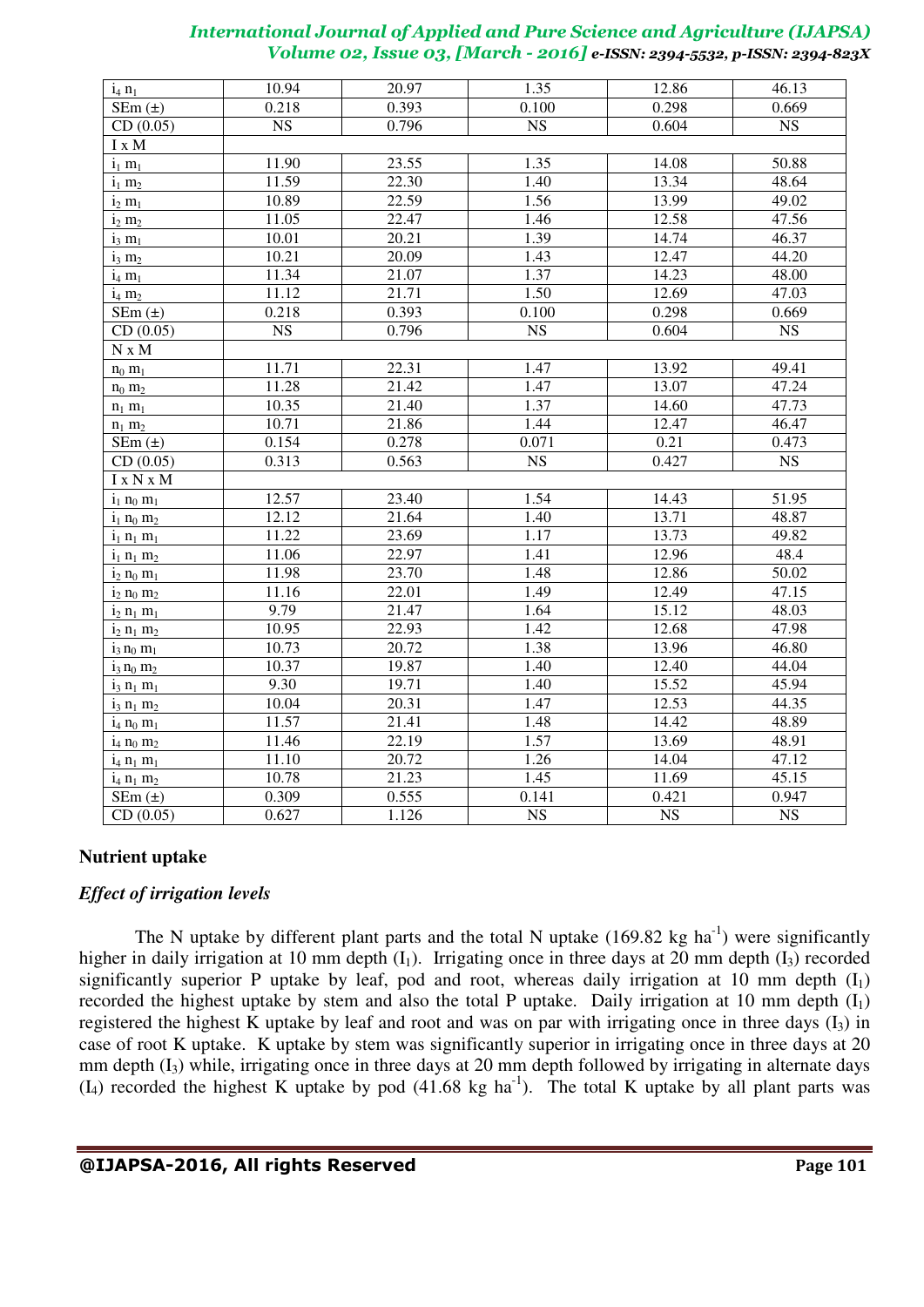superior for  $I_3$  and was on par with  $I_1$ . The availability of adequate moisture in the root zone throughout the crop growth stage might have enhanced mineralization, solubility and availability of nutrients in this treatment. This also enhanced the total dry matter production and resulted in highest total uptake of nutrients. Observing the partitioning of nutrients in plant parts, it is evident that daily irrigation registered highest uptake values of N in different plant parts. Phosphorus and potassium uptake values of different plant parts behaved differently at different levels of irrigation.

## *Effect of nitrogen levels*

 The total N uptake and uptake of nitrogen by different plant parts were higher for recommended dose of N  $(N_0)$ . According to Tanaka *et al.* (1964), the nutrient uptake is controlled by factors like nutrient availability in soil, nutrient absorption power of the roots and rate of increase in dry matter. The higher availability of N in the root zone and the higher total dry matter production enhanced the total N uptake. This increase in N uptake at higher N level was in agreement with the reports of Jyothi (1995) and Geetha (1999).

Application of N  $\omega$  25 per cent less of RD N  $(N_1)$  recorded superior P uptake by leaf, stem, pod and also the total P uptake while RD N  $(N_0)$  recorded higher P uptake by root. The nitrogen stress might have promoted N fixation and this enhanced N fixation necessitated higher production of ATP which might have resulted in higher P uptake. Kumar *et al*. (1979) observed that application of a reduced N dose of 20 kg N ha<sup>-1</sup> in combination with 40 kg P<sub>2</sub>O<sub>5</sub> recorded the maximum uptake of N and P in cowpea. In this experiment also N applied @ 22.5 kg ha<sup>-1</sup> (25 per cent less RD N) and P @ 30 kg ha<sup>-1</sup> recorded highest P uptake. Application of lesser amount of N and more of P is ideal for a leguminous crop like yard long bean.

 It was also observed from the present study that potassium uptake by leaf, root, pod and total uptake increased at higher level of N (recommended dose). The higher level of N might have stimulated the uptake of K leading to higher values in  $N_0$  (Tisdale *et al.,* 1993). Moreover, the enhanced dry matter production resulted in higher K uptake values. Similar results were reported by (Geetha, 1999) in yard long bean.

#### *Effect of method of application*

The N uptake by leaf, root and pod were higher in soil application of nutrients  $(M_1)$  while N uptake by stem was higher for soil + foliar application  $(M_2)$ . Soil application of N and K  $(M_1)$  registered more P uptake over soil + foliar application  $(M_2)$  for leaf, pod and root uptake whereas, P uptake by stem was higher in soil + foliar application. Soil application recorded higher K uptake by leaf, stem and root, while it was insignificant in K uptake by pod. The total uptake of N, P and K were higher in soil application of nutrients. The increased total dry matter production and availability of more quantity of nutrients in soil application also resulted in a higher uptake of N, P and K. The uptake of N, P and K by source and N and P by sink were also found to be superior in soil application, while K uptake by sink was non-significant.

 Thus from the experiment it was concluded that irrigating at an interval of 3 days at 20 mm depth during summer months along with the application of nitrogen  $\phi$  22.5 kg ha<sup>-1</sup> as soil application in split doses (10, 20, 30 and 40 days after sowing) provides an ideal source : sink ratio for yard long bean.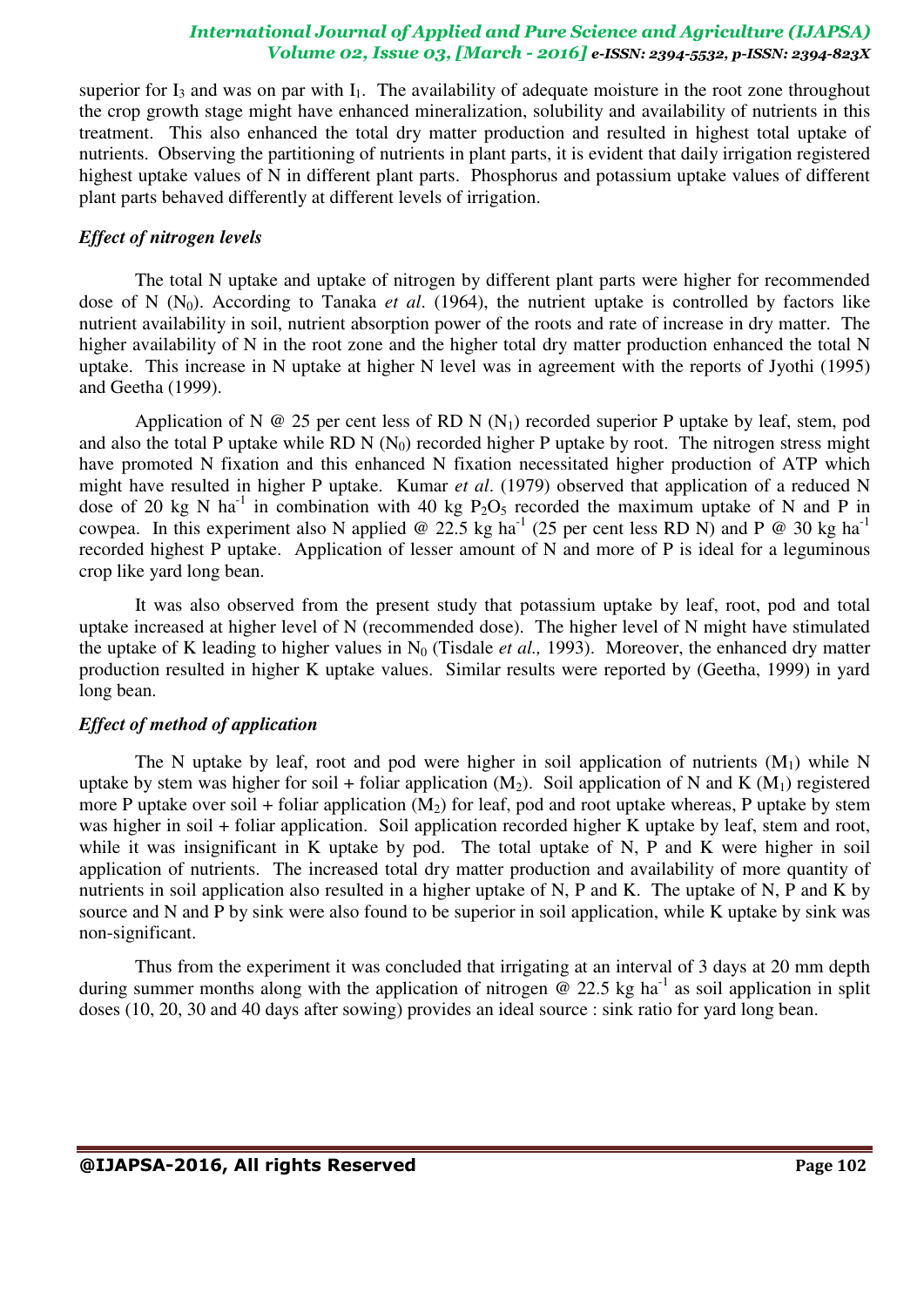| <b>Treatments</b>                               | Leaf<br>(source) | <b>Stem</b> | <b>Root</b> | Pod (sink) | <b>Total</b> |
|-------------------------------------------------|------------------|-------------|-------------|------------|--------------|
| <b>Irrigation Levels</b>                        |                  |             |             |            |              |
| $I_1$ - Daily at 10 mm depth                    | 45.12            | 53.15       | 3.41        | 68.13      | 169.82       |
| $I_2$ – Alternate days at 20 mm depth           | 38.33            | 46.29       | 2.78        | 65.11      | 152.52       |
| $I_3$ - Once in three days, 20 mm depth         | 33.08            | 48.10       | 3.15        | 57.71      | 142.04       |
| $I_4$ - $I_3$ up to flowering followed by $I_2$ | 40.26            | 46.75       | 2.91        | 57.26      | 147.18       |
| $SEm(\pm)$                                      | 0.534            | 0.986       | 0.068       | 1.169      | 1.024        |
| CD(0.05)                                        | 1.209            | 2.231       | 0.155       | 2.646      | 2.317        |
| Nitrogen Levels                                 |                  |             |             |            |              |
| $N_0$ – Recommended N dose                      | 44.10            | 49.53       | 3.19        | 64.20      | 161.02       |
| $N_1$ - - 25 % Recommended dose                 | 34.30            | 47.62       | 2.94        | 59.90      | 144.75       |
| $SEm(\pm)$                                      | 0.436            | 0.442       | 0.081       | 0.703      | 1.123        |
| CD(0.05)                                        | 0.884            | 0.897       | 0.165       | 1.425      | 2.277        |
| Method of application                           |                  |             |             |            |              |
| $M_1$ - Soil application                        | 41.11            | 47.31       | 3.22        | 68.80      | 160.44       |
| $M_2 -$ Soil + foliar application               | 37.29            | 49.84       | 2.90        | 55.31      | 145.33       |
| $SEm(\pm)$                                      | 0.436            | 0.442       | 0.081       | 0.703      | 1.123        |
| CD(0.05)                                        | 0.884            | 0.897       | 0.165       | 1.425      | 2.277        |

## **Table 3. Effect of irrigation, nitrogen levels and method of application on uptake of nitrogen, kg ha-1**

# **Table 4. Effect of irrigation, nitrogen levels and method of application on uptake of phosphorus, kg ha-1**

| <b>Treatments</b>                               | Leaf<br>(source) | <b>Stem</b> | <b>Root</b> | Pod (sink) | <b>Total</b> |
|-------------------------------------------------|------------------|-------------|-------------|------------|--------------|
| <b>Irrigation Levels</b>                        |                  |             |             |            |              |
| $I_1$ - Daily at 10 mm depth                    | 3.10             | 7.98        | 0.35        | 6.23       | 17.66        |
| $I_2$ – Alternate days at 20 mm depth           | 3.17             | 6.42        | 0.31        | 5.80       | 15.71        |
| $I_3$ - Once in three days, 20 mm depth         | 3.92             | 5.74        | 0.38        | 7.41       | 17.46        |
| $I_4$ - $I_3$ up to flowering followed by $I_2$ | 3.38             | 5.91        | 0.25        | 5.89       | 15.44        |
| $SEm(\pm)$                                      | 0.048            | 0.123       | 0.009       | 0.114      | 0.093        |
| CD(0.05)                                        | 0.109            | 0.277       | 0.020       | 0.257      | 0.211        |
| Nitrogen Levels                                 |                  |             |             |            |              |
| $N_0$ – Recommended N dose                      | 3.11             | 5.65        | 0.34        | 6.01       | 15.11        |
| $N_1$ - - 25 % Recommended dose                 | 3.68             | 7.38        | 0.30        | 6.65       | 18.02        |
| $SEm(\pm)$                                      | 0.037            | 0.065       | 0.012       | 0.067      | 0.113        |
| CD(0.05)                                        | 0.075            | 0.132       | 0.024       | 0.136      | 0.228        |
| Method of application                           |                  |             |             |            |              |
| $M_1$ - Soil application                        | 3.89             | 6.05        | 0.34        | 6.77       | 17.05        |
| $M_2 -$ Soil + foliar application               | 2.90             | 6.98        | 0.30        | 5.89       | 16.08        |
| $SEm(\pm)$                                      | 0.037            | 0.065       | 0.012       | 0.067      | 0.113        |
| CD(0.05)                                        | 0.075            | 0.132       | 0.024       | 0.136      | 0.228        |